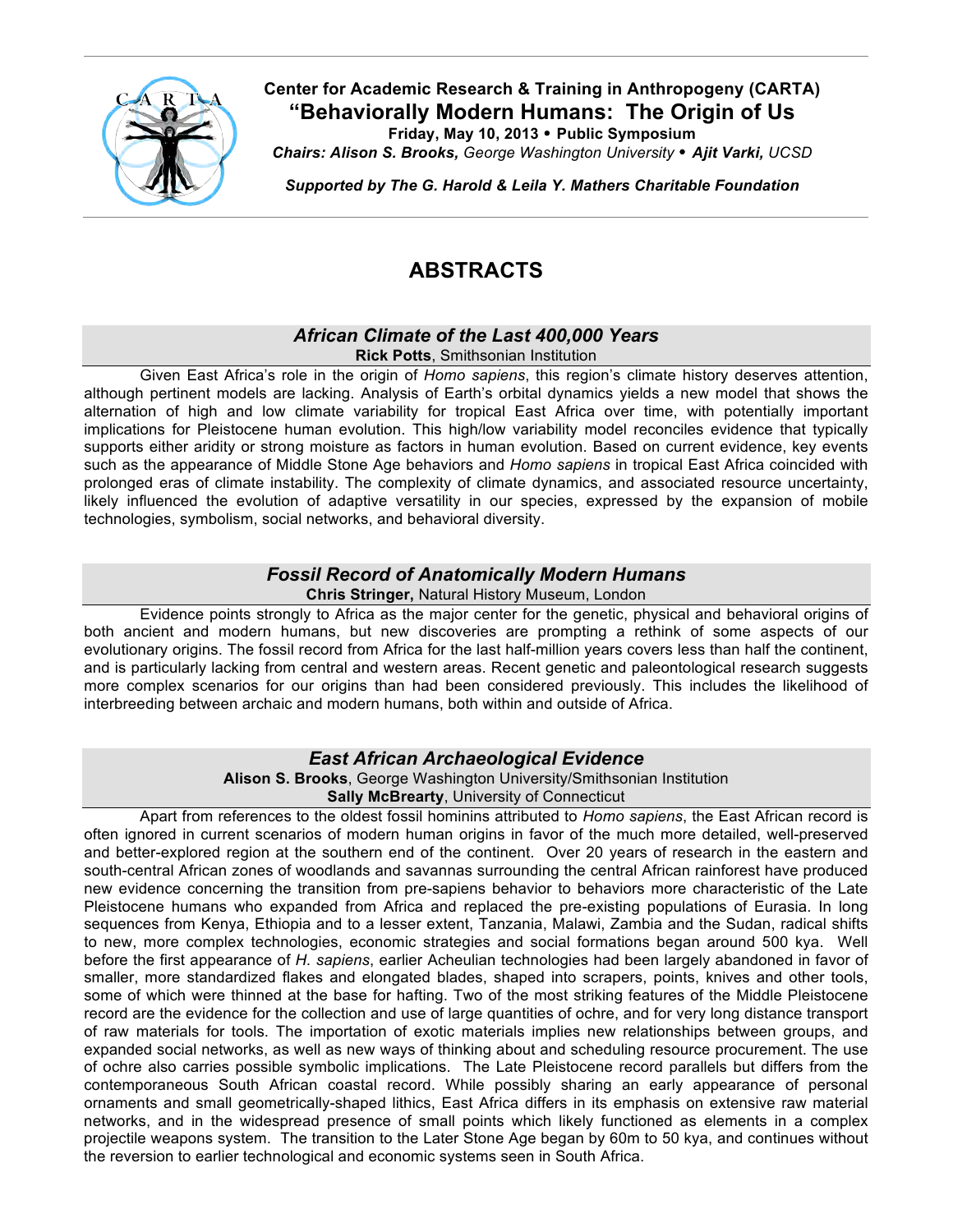# **ABSTRACTS (continued)**

# *South African Archaeological Evidence*

**Lyn Wadley,** University of the Witwatersrand, Johannesburg

As archaeologists, we cannot access culture or cognition directly; we must interpret levels of cultural or cognitive complexity from circumstantial evidence or from technological evidence. The interpretive process requires carefully constructed bridging theory between archaeologically recovered data and interpretations about behavior and human capacity. Some technologies involve permanent transformations of their ingredients that cannot be achieved without modern mental capacities. In South Africa, the manufacture of compound adhesives and compound paints by 100,000 years ago is clear evidence for modern thought processes that involve, for example, multi-tasking. Some early hunting technologies support this conclusion. Cultural traditions, reminiscent of hunter-gatherer ones practiced in historic times, are also evident in South Africa's Middle Stone Age, by not less than 100,000 years ago.

#### *Interbreeding with Archaic Humans in Africa* **Michael Hammer,** University of Arizona

Early research on mitochondrial DNA (mtDNA) had a decisive role in the long-standing paleontological debate over human origins by providing a relatively simple picture of human evolutionary history: the set of traits that define our species as "anatomically modern" originated in a small, isolated population in Africa during the Late Pleistocene. This population then completely replaced archaic forms of humans as it expanded its size and range throughout Africa and the Old World. Today there is an abundance of DNA sequence data from the entire genome of contemporary human populations, as well as from ancient DNA recovered from extinct forms of humans. Analyses of these data, with increasingly sophisticated computational tools, are yielding new insights into human evolutionary history. The story of our origins may not be as simple as once imagined.

### *Relationships of Ancient African Languages* **Christopher Ehret,** UCLA

Almost all of the more than 1,000 African languages spoken today belong to just four families— Afroasiatic, Niger-Kordofanian, Nilo-Saharan, and Khoesan. Each family is relatively ancient, with its mother language, or protolanguage, spoken during the late Pleistocene. As these language families spread out across the continent in the early Holocene, they gradually drove out of use hundreds of other languages that used to be spoken in Africa. But in the late Pleistocene, these mother languages were just four among many languages spoken in the continent. Only about three of those other languages survived in use down to the present. What were the relationships of these languages to the existing African families and to the language families of the rest of the world, and what can this information tell us about human origins and early human history?

## *Archaeological Evidence for the Spread of Modern Humans* **Ofer Bar-Yosef,** Harvard University

The presentation will briefly summarize the archaeological evidence for the dispersals of modern humans into Eurasia avoiding the assumptions that these events, whether short or continuous, were triggered by climatic conditions or followed the dispersals of other mammals. Tracing past human groups as they move through time and space in Eurasia relies on the recognition of how they made their stone tools. These artifacts served as carpentry tools and a few were hafted to serve as spear points or even as arrowheads, assuming that archery was one of the inventions of modern humans after 40,000 years ago. Colonization was successful in regions where animal and plant resources were abundant, and interbreeding, as well as clashes with local populations, were probably part of the repertoire of activities that characterized modern humans and their ancestors. Successful adaptation to different environment and the inventions of warm cloths, sledges, etc. assisted them in occupying the northern latitude, leading eventually to migrations into the Americas.